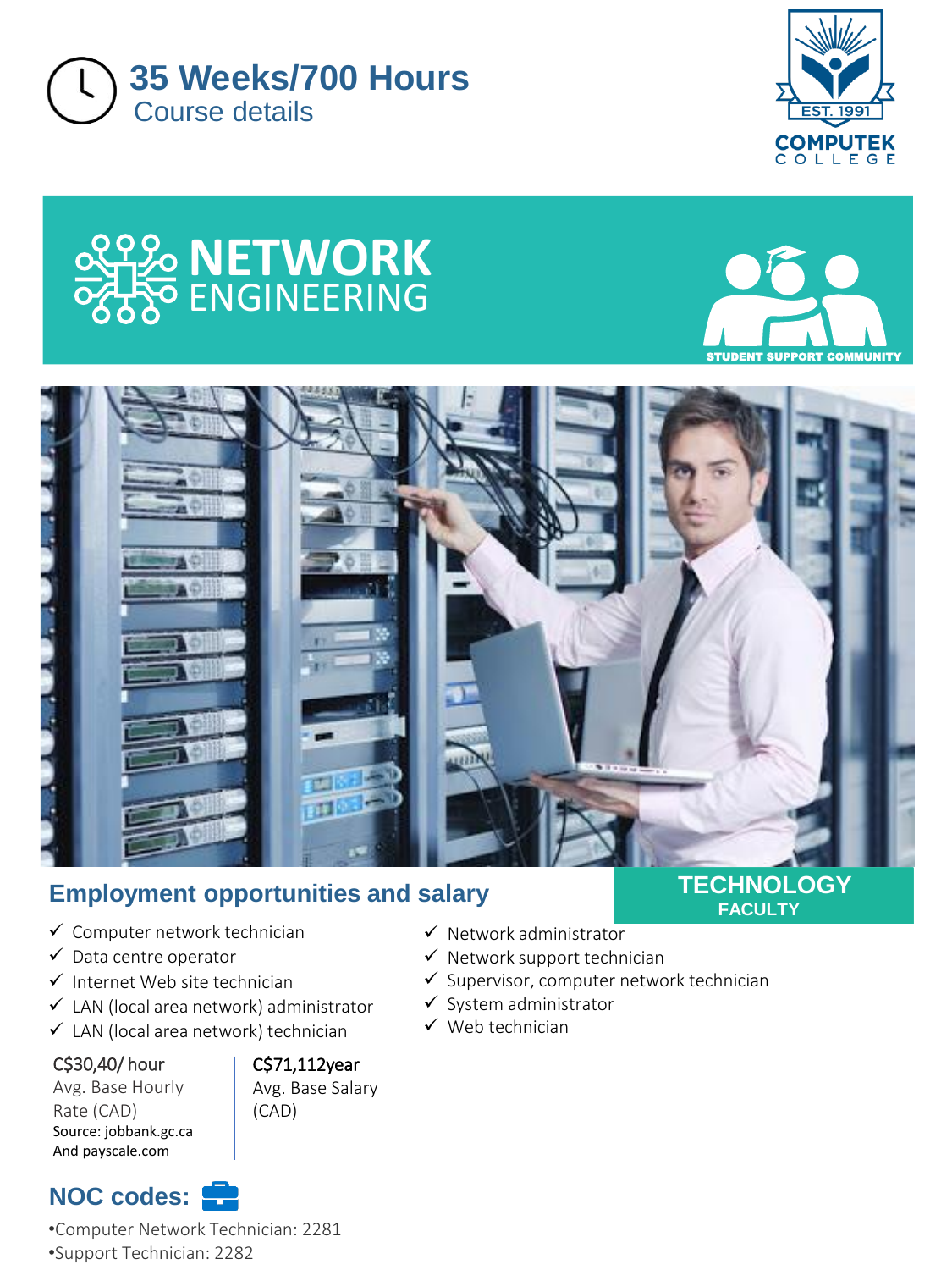



## **Program Summary**

The Network Engineering Diploma program is designed to create an efficient and expandable network. This networking program is suitable for students who want to embark on an exciting new career in establishing, operating and maintaining corporate networks and systems and pursue a career in IT.



# **Learning Focus**

- Installing & Configuring Windows Server
- Administering Windows Server
- Configuring Advanced Windows Server Services
- Implementing an Advanced Server Structure
- Red Hat Linux Essentials
- Computer Hardware & Operating System Essentials
- Interconnecting Cisco Networking Devices Part 1 & 2

# **What do network engineer do?**

• Designing & Implementing a Server Infrastructure

- IT Security, safety and environmental issues
- Implementing Cisco IP Routing & Switching - CCNP
- Troubleshooting and Maintaining Cis co IP Network
- Linux II





EduCanada

The work of network engineers revolves around their employers' computer network designs and implementations, and they are salaried instead of paid on an hourly basis. They generally work in offices to troubleshoot problems related to their company's enterprise-wide network, and they must ensure that their systems' security and firewall software is up-to-date. Network engineers must be knowledgeable of a variety of networking technologies, such as routing, cryptographic tunneling, firewalls, and others. A bachelor's degree in information technology, computer science, or a related field is generally required for this position; however, some companies may accept candidates with significant prior experience instead of a degree.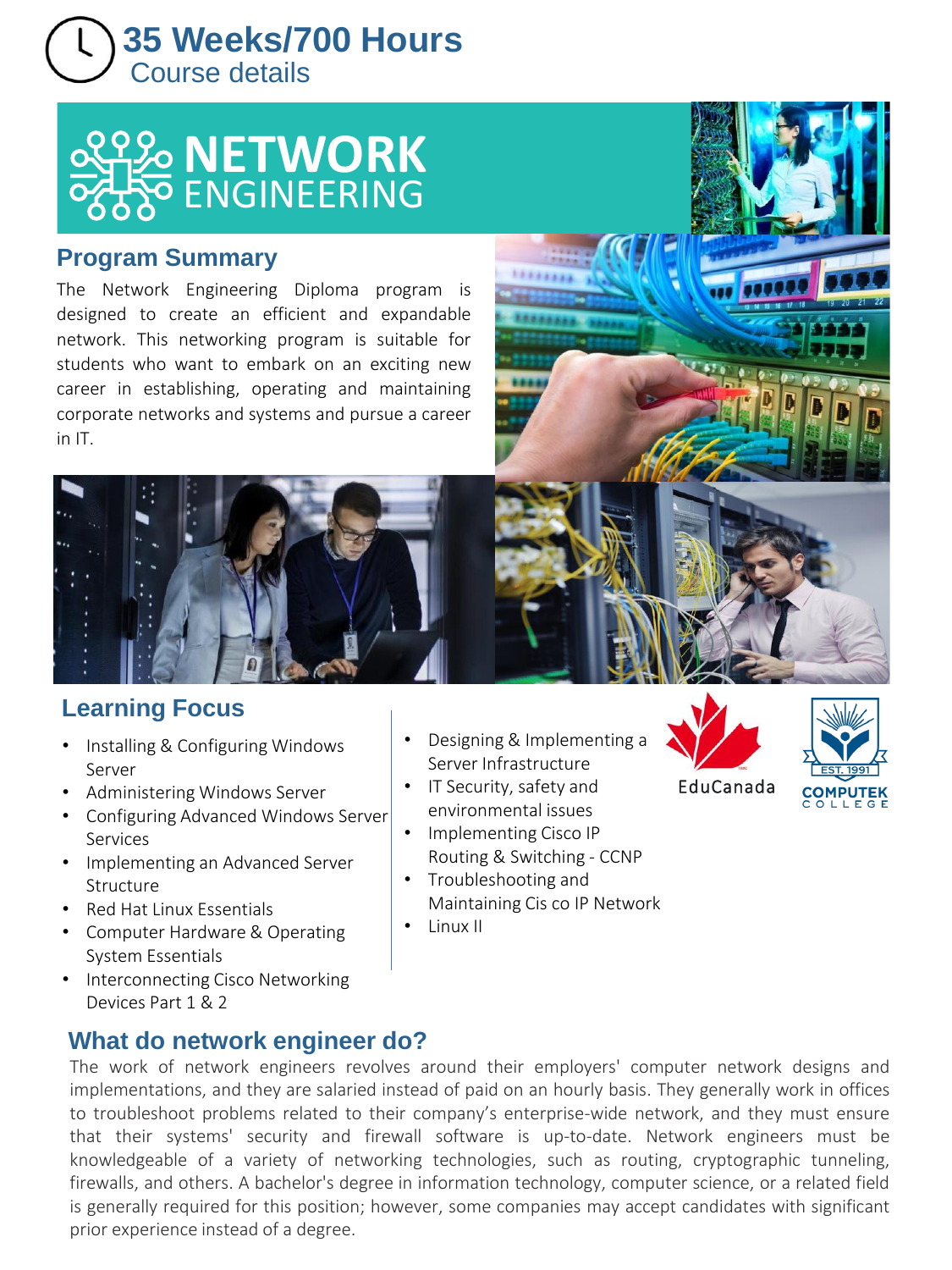# **NETWORK ENGINEERING**



#### **Installing & Configuring Windows Server**

Through this module you will gain the skills and knowledge needed to implement a core Windows Server. You will learn how to implement and configure the core services and networking services. 36

#### **Administering Windows Server**

100 This course provides hands-on instruction and practice administering Windows Server. This course focuses on the administration tasks necessary to maintain a Windows Server infrastructure such as configuring and troubleshooting name resolution, user and group management.

100

**Hours** 

75

25

75

100

#### **Configuring Advanced Windows Server Services**

Through this course you will gain the skills and knowledge necessary to implement a core Windows Server, including Windows Server R2 infrastructure in an existing enterprise environment. You will learn the advanced configuration and services tasks needed to implement, manage, and maintain a Windows Server infrastructure. You will cover advanced networking services, Active Directory Domain Services (AD DS), identity management, rights management, Federated services, network load balancing, failover clustering, business continuity, and disaster recovery.

#### **Implementing an Advanced Server Structure**

In this course, you will learn how to plan, design, and deploy physical and logical Windows Server enterprise environments. You will acquire the knowledge and skills to plan and implement a highly available, secure infrastructure with focus on Active Directory Federation Service (AD FS), public key infrastructure (PKI), and Active Directory Rights Management Services (AD RMS).You will also learn how to plan and deploy virtual machines including self-service and automation of virtual machine deployments as well as planning and implementing a monitoring strategy that includes Microsoft System Center Operations Manager.

#### Red Hat Linux Essentials

A Red Hat Enterprise Linux power user familiar with common command line processes who can perform some system administration tasks using graphical tools. The individual will also be ready to develop a deeper understanding of Red Hat Enterprise Linux system administration.

#### **Computer Hardware & Operating System Essentials**

This module builds a foundation for students to understand family characteristics in terms of structure, functions and roles. The influence of cultural values, practices, religious beliefs on family relationships will be emphasized as central to the PSWs ability to provide effective support. he stages of growth and development throughout the life cycle are also discussed.

#### **Interconnecting Cisco Networking Devices Part 1 & 2**

This course teaches learners how to install, operate, configure, and verify a basic IPv4 and IPv6 network, including configuring a LAN switch, configuring an IP router, connecting to a WAN, and identifying basic security threats. It helps you prepare for associate-level routing and switching network engineering roles. Further, this module provides an understanding of Quality-of-Service (QoS) elements and their applicability and of how virtualized and cloud services will interact with and impact enterprise networks, along with an overview of network programmability and the related controller types and tools that are available to support Software-Defined Network (SDN) architectures.